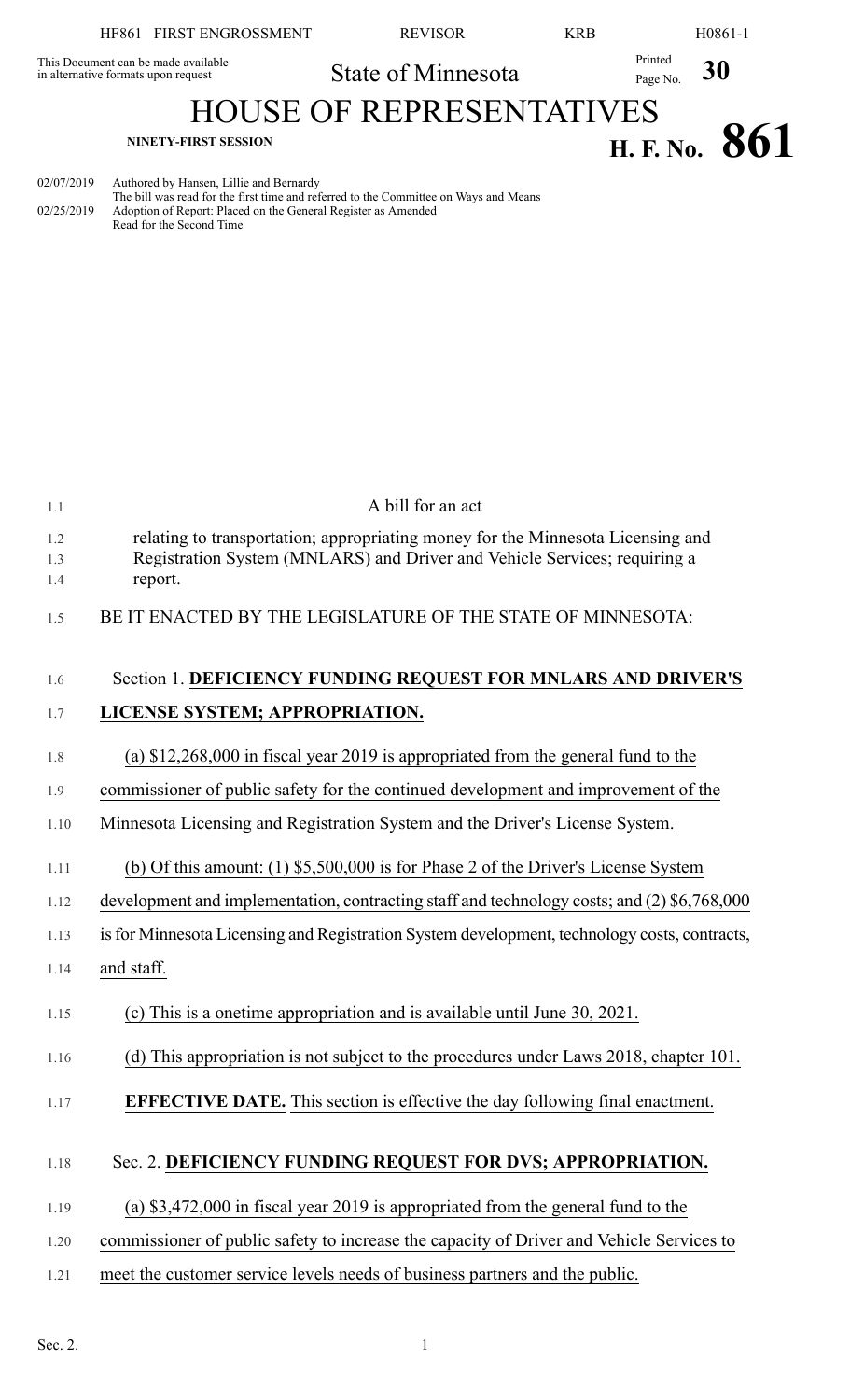|      | HF861 FIRST ENGROSSMENT                                                                         | <b>REVISOR</b> | <b>KRB</b> | H0861-1 |
|------|-------------------------------------------------------------------------------------------------|----------------|------------|---------|
| 2.1  | (b) This is a onetime appropriation and is available until June 30, 2021.                       |                |            |         |
| 2.2  | <b>EFFECTIVE DATE.</b> This section is effective the day following final enactment.             |                |            |         |
| 2.3  | Sec. 3. PROGRESS REPORT.                                                                        |                |            |         |
| 2.4  | Progress made with the appropriations in sections 1 and 2 must be reported directly to          |                |            |         |
| 2.5  | the MNLARS Legislative Oversight Committee on a quarterly basis.                                |                |            |         |
| 2.6  | <b>EFFECTIVE DATE.</b> This section is effective the day following final enactment.             |                |            |         |
| 2.7  | Sec. 4. DEPUTY REGISTRAR REIMBURSEMENTS.                                                        |                |            |         |
| 2.8  | Subdivision 1. Appropriation. (a) \$10,000,000 in fiscal year 2019 is appropriated from         |                |            |         |
| 2.9  | the general fund to the commissioner of management and budget for reimbursement grants          |                |            |         |
| 2.10 | to deputy registrars as provided in this section. The commissioner must make the grants         |                |            |         |
| 2.11 | available by June 30, 2019. This is a onetime appropriation.                                    |                |            |         |
| 2.12 | (b) The commissioner must use existing resources to administer the reimbursements.              |                |            |         |
| 2.13 | Subd. 2. Eligibility. A deputy registrar office operated by the state is not eligible to        |                |            |         |
| 2.14 | receive funds under this section                                                                |                |            |         |
| 2.15 | Subd. 3. Aid distribution. (a) The reimbursement grant to each deputy registrar, as             |                |            |         |
| 2.16 | identified by the Driver and Vehicle Services-designated office location number, is calculated  |                |            |         |
| 2.17 | as follows:                                                                                     |                |            |         |
| 2.18 | (1) ten percent of available funds allocated equally among all deputy registrars;               |                |            |         |
| 2.19 | (2) 45 percent of available funds allocated proportionally based on (i) the number of           |                |            |         |
| 2.20 | transactions where a filing fee under Minnesota Statutes, section 168.33, subdivision 7, is     |                |            |         |
| 2.21 | retained by each deputy registrar from August 1, 2017, through December 31, 2018,               |                |            |         |
| 2.22 | compared to (ii) the total number of transactions where a filing fee is retained by all deputy  |                |            |         |
| 2.23 | registrars during that time period; and                                                         |                |            |         |
| 2.24 | (3) 45 percent of available funds allocated proportionally based on (i) the number of           |                |            |         |
| 2.25 | transactions where a filing fee is retained by each deputy registrar from July 1, 2014, through |                |            |         |
| 2.26 | June 30, 2017, compared to (ii) the total number of transactions where a filing fee is retained |                |            |         |
| 2.27 | by all deputy registrars during that time period.                                               |                |            |         |
| 2.28 | (b) For a deputy registrar appointed after July 1, 2014, the commissioner of management         |                |            |         |
| 2.29 | and budget must identify whether a corresponding discontinued deputy registrar appointment      |                |            |         |
| 2.30 | exists. If a corresponding discontinued deputy registrar is identified, the commissioner must   |                |            |         |